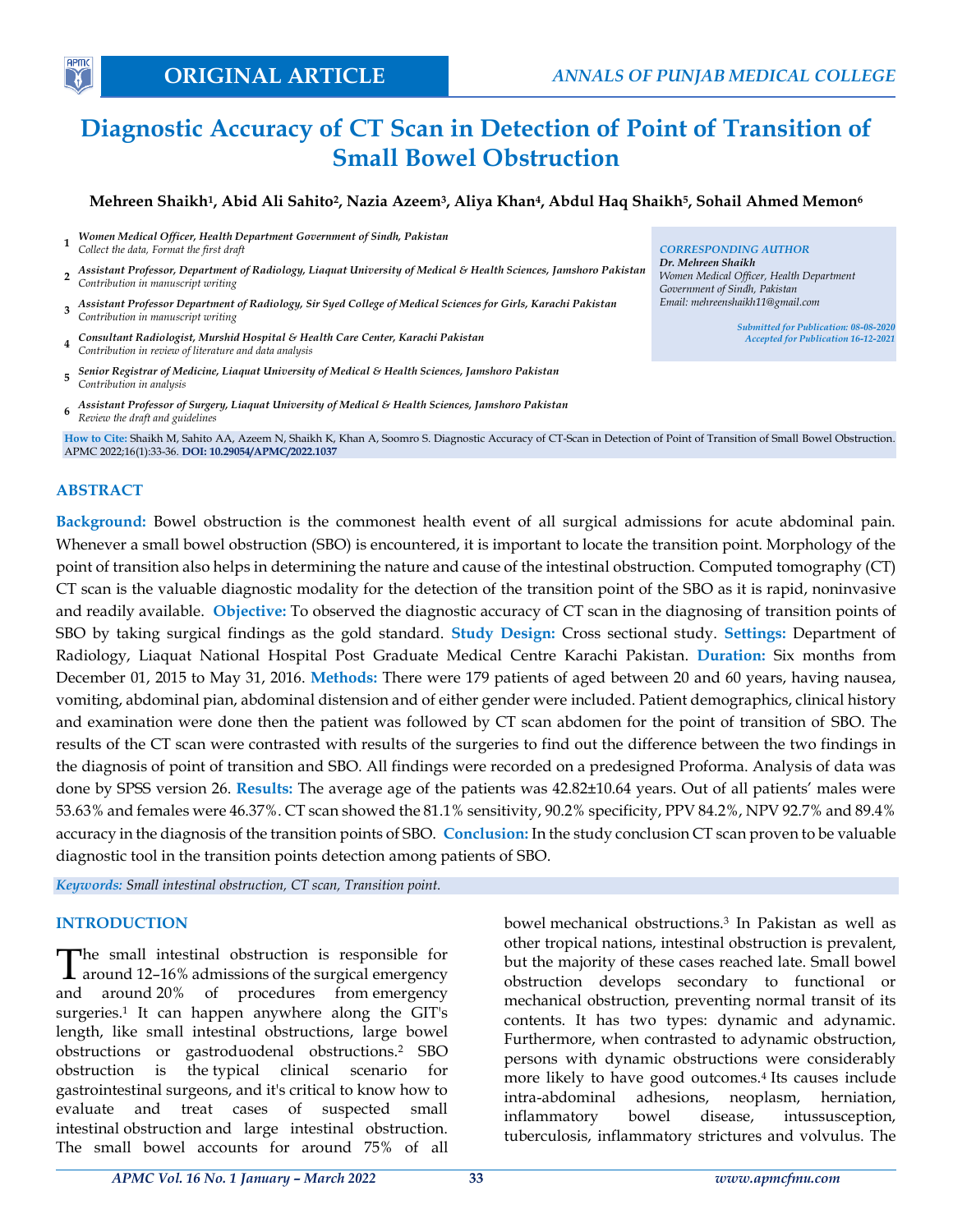commonest causes of the small intestinal obstruction are adhesions linked to the prior surgery, clinically, it presents as abdominal pain, vomiting, nausea and constipation.<sup>5</sup>

The such disease can be partial or complete, and based on the diameter discrepancy between dilated and nondilated bowel segments, the severity of obstruction can be mild, moderate, or severe. A Greater than 50% obstruction is considered a high grade. Whenever small bowel obstruction is encountered, it is important to locate the transition point, which is defined as a sudden alteration of the caliber between the collapsed distal and dilated proximal bowel loops. Its criteria include the occurrence of the fluid-filled/air, dilatation of the small bowel loops with 2.5 cm in diameter. Morphology of the point of transition also helps in determining the nature and cause of bowel obstruction.<sup>6,7</sup>

Because the intestine is a tubular, complex and thinwalled organ with a cartable and tortuous path, imaging it is difficult. Various imaging techniques are used for it with each having different accuracy in the determination of point of transition.<sup>8</sup> Abdominal radiography is diagnostic in 50%-60% of cases and is an initial modality because of its sensitivity in detecting high-grade obstruction, as well as its widespread advantages such as low cost. However, it remains inconclusive and the cause is rarely detected.<sup>8</sup>

Sonography has a sensitivity of 89% and can identify gastrointestinal tract obstruction related to determining the root causes of GI tract obstructions. <sup>9</sup> However, other causes are rarely detected and it is operator-dependent. MRI was found to be a viable and promising method for diagnosing SBO strangulation, with excellent sensitivity 100% and 93% specificity. Nevertheless, when compared to CT, MRI is less convenient (especially at night), takes longer to scan, and may not be as accurate in determining the cause of SBO. <sup>10</sup> Without the identification of strangulation in the case of SBO, the primary goals were to determine the degree of obstruction, or the transition zone' with the small bowel loops dilatation proximally and compressed loops distally, as well as the reason of obstruction. CT helps in determining strangulation. Its signs include thickening and raised the weakening of bowel wall. Furthermore, it was considered to have a significant sensitivity, specificity, and accuracy for detecting small intestinal blockage.<sup>11</sup>

Closed loop obstructions giving the appearance of a pseudotumor or coffee bean sign can also be found. CT is the technique of choice for detecting the point of transition of small bowel obstruction as it's fast, painless, and easily available. It also enables the visibility of extramural locations. CT is beneficial in determining the degree and source of blockage, as well as the

consequences that necessitate emergency surgery, in addition to verifying the diagnosis of obstruction. According to a study by Idris-M, for diagnosing the point of transition, CT has a sensitivity of 93% specificity of 67% and diagnostic accuracy of 92%.<sup>8</sup> Another study however, demonstrated sensitivity and specificity of 93% and 90%, respectively.<sup>7</sup> To the best of my knowledge, very little local data is available demonstrating the accuracy of CT scan to diagnose transition point of small bowel obstruction. Furthermore, keeping in mind, the above-mentioned statistics regarding sensitivity and specificity, there seems to be some degree of controversy and disparity in the data available from previous studies. Hence, such a study was done to prove the accurate statistics on the topic. Due to the paucity of local literature available, the study will serve as a valuable addition to the specialty for academic purposes but also help in surgical decisions and guide further clinical management of the patient.

## **METHODS**

This was a cross sectional study performed at the Department of Radiology, Liaquat National Hospital Post Graduate Medical Centre, Karachi Pakistan with the duration of Six months from December 2015 to May 2016

The study included 179 participants using a nonprobability, consecutive technique of sampling. The sample size was calculated by considering sensitivity 93%<sup>7</sup> , Specificity 67%<sup>7</sup> , Prevalence 20%<sup>1</sup> , precision level 7% (for sensitivity) and 10% (for specificity) and confidence level 95%.

All the patients who were referred by the consultant for the diagnosis of point of transition of SBO to Radiology department and underwent surgical management, aged between 20 to 60 years, having nausea, vomiting, colickly abdominal pian, abdominal distension and of either gender were included. All the von consenting patients, operated before the CT scan examination, patient with history of allergic reactions / allergy to IV contrast medium and poor renal function indicated by serum creatinine level >1.5 mg/dl were excluded.

The goal of the study including process, hazards, and advantages were all described to the participants, and informed consent was obtained. The patient demographics, clinical history and examination was done by principal investigator then the patient was followed by CT scan abdomen for transition points of SBO. The CT scan examination was performed by the principal investigator under the supervision of consultant radiologist, having post fellowship experience of at least 5 years. Unless clinically contraindicated, CT scans were routinely conducted with IV contrast material. Contrast material was provided orally two hours prior to scanning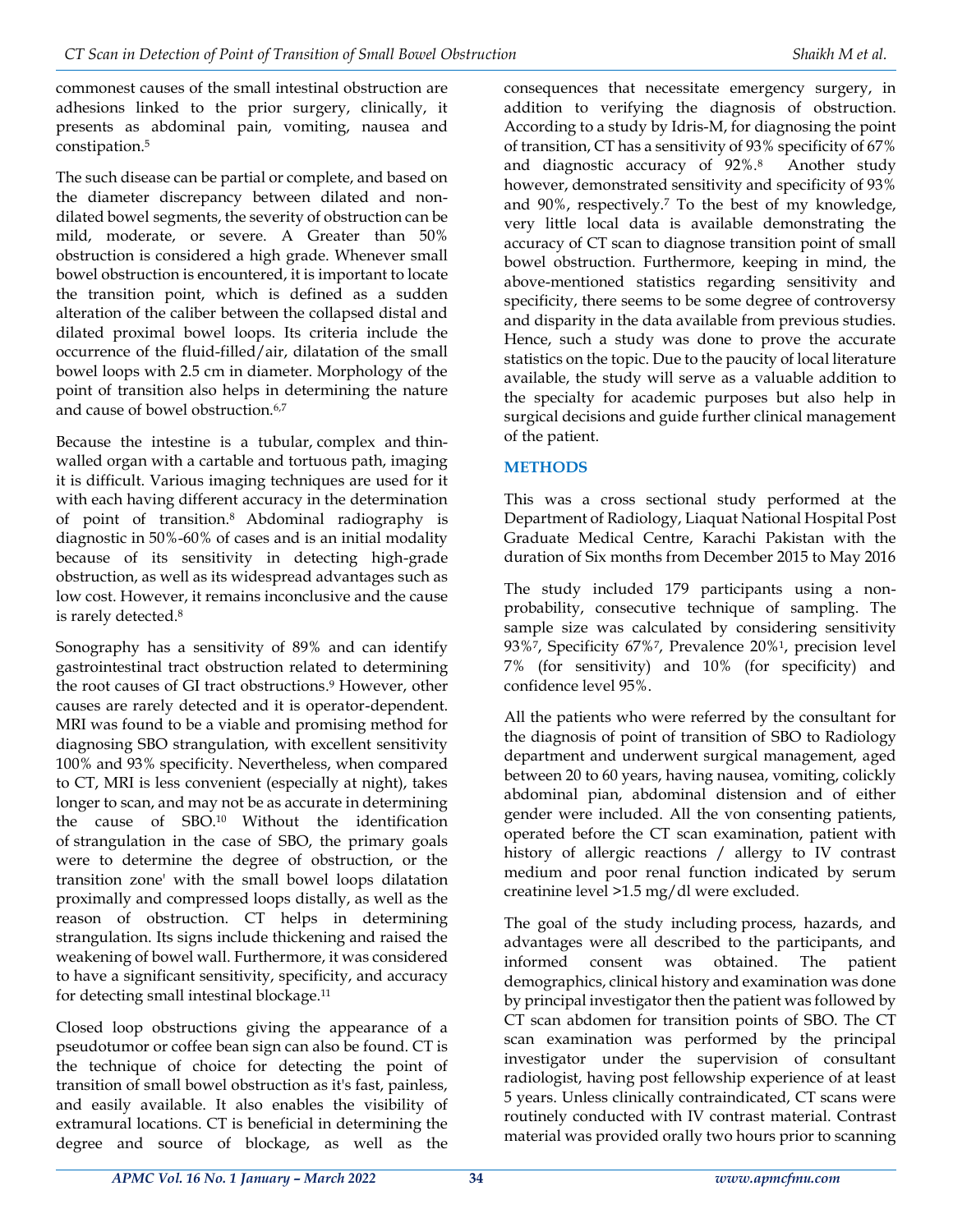and rectally two hours prior to scanning. In all cases, sagittal, multiple axial and coronal scans were performed with a 4 mm slice thickness at 4 mm intervals from the diaphragmatic dome to the symphysis pubis. CT scan findings was assessed and interpreted by an experienced radiologist with experience more than 5 years. CT scan findings included bowel loops dilatation, abrupt or progressive change in luminal diameter in the intestine, and appearance of any intestinal wall thickening or focal mass lesions at or near the site of obstruction. On the CT scans of each subject, an attempt has been made to identify the point of transition and the reason of obstruction. All the CT images were evaluated by two radiologists, and if there was any initial disagreement, a consensus was obtained. The results of the CT scan were contrasted with results of the surgeries to find out the difference between the two findings in the diagnosis of point of transition and small bowel obstruction. They were smooth shiny dilated proximal bowel loops with collapsed wrinkled distal bowel loops. It can also be identified by locating any lead point, such as stricture, mass, hernia and intussusception etc. All demographics, clinical history, CT scan and surgical findings were recorded by principal investigator on a predesigned Proforma. For data collection and analysis, the Statistical Package for Social Sciences version 26 was utilized.

## **RESULTS**

179 patients who were referred by the consultant for the detection of point of transition of small bowel obstruction to the radiology department were studied. The average age of the patients was  $42.82 \pm 10.64$  years. Out the 179 cases, 96(53.63%) were male and 83(46.37%) were female. Nausea was the commonest clinical finding that was observed in 62.6%, followed by vomiting 57%, constipation 54.7% and abdominal pain 52%. (Table 1)

| Variables<br>Age (Mean+ Std. Deviation) |                | <b>Statistics</b> |
|-----------------------------------------|----------------|-------------------|
|                                         |                | $42.82 \pm 10.64$ |
| Gender                                  | Males          | 96 (53.63%)       |
|                                         | Females        | 83 (46.37%)       |
| <b>Clinical features</b>                | Nausea         | 112 (62.6%)       |
|                                         | Vomiting       | 102 (57.0%)       |
|                                         | Abdominal pian | 93 (52.0%)        |
|                                         | Constipation   | 98 (54.7%)        |

**Table 1: Descriptive statistics of the age, gender and clinical features of the patients (n = 197)**

CT scan and surgical findings reading transitions point detection are presented in figure table 2. CT scan-positive findings in transition points detection were observed in 39.1% cases and 37.43% diagnosed by surgical findings. The CT scan diagnostic accuracy in the transition points diagnosis observed with 81.1% sensitivity, 90.2%

specificity, PPV 84.2%, NPV 92.7% and 89.4% of diagnostic accuracy. (Table 2)

| <b>CT</b> Finding | <b>Surgical Findings</b> |                 | Total      |
|-------------------|--------------------------|-----------------|------------|
|                   | <b>Positive</b>          | <b>Negative</b> |            |
| Positive          |                          | 11 (FP          | 70(39.1%)  |
| <b>Negative</b>   | FNs)                     |                 | 110(60.9%) |
| Total             | 67(37.4%)                | 112(62.6%)      |            |
| Sensitivity       | $=$ 59/67                | $= 88.1\%$      |            |
| Specificity       | $=101/112$               | $=90.2\%$       |            |
| PPV               | $=$ 59/70                | $= 84.3\%$      |            |
| NPV               | $=101/110$               | $=92.7\%$       |            |
| Accuracy          | $=$ 59 + 101 / 179       | 89.4=%          |            |

## **Table 2: CT scan diagnostic accuracy in diagnosis of transition point of SBO (n = 179)**

## **DISCUSSION**

Small bowel obstruction developed when the usual flow of intestinal contents is obstructed. It is a prevalent clinical disorder that causes the pain of abdomen, accounting for about 20% of all acute abdomen emergency admissions. It's also one of the most common intestinal diseases that leads to surgical consultation.12,13 Small-bowel obstruction (SBO) remains a significant source of morbidity and mortality, accounted for 12–16 percent of hospitalizations for the assessment of acute abdominal pain.<sup>14</sup> Early and correct diagnosis is essential for effective therapy. complete medical history, physical examination, and radiographic investigation are all part of a thorough diagnostic strategy. CT scans have lately gained popularity because they are thought to improve evaluation and thereby aid therapy of intestinal obstruction.<sup>15</sup> In this study average age of the cases was 42.82±10.64 years and 53.63% were male and 46.37% were female. Consistently Shakil O *et al*<sup>15</sup> reported that the average age of the study subjects was 46 ±19 years and 64% were males. In another study of Hassan M *et al*<sup>16</sup> also reported that the age range of the study participant was 6 to 82 years old, with an average age of 50 20 years and 53 were males and 47 were females out of a total 100 cases.<sup>15</sup> In the study of Barnett RE *et al*<sup>15</sup> demonstrated higher average age was 66 years 97% were males.

In this study diagnostic accuracy of CT scan in relation with Sensitivity, specificity and Positive Predictive Value was 81.1%,90.2% and 84.2% respectively. In line of this study Li Z *et al*<sup>9</sup> reported that the CT sensitivity and specificity in the diagnosis of small bowel obstruction were 91% and 89% respectively. In the study of Shakil O *et al*<sup>15</sup> reported that CT scan showed good sensitivity 93% and 93% specificity followed by positive predictive value for identifying bowel obstruction was 89%. Two decades ago, standard CT scan imaging modality became was the best diagnostic tool for evaluating the obstruction of intestine.<sup>15</sup> Although several studies have demonstrated